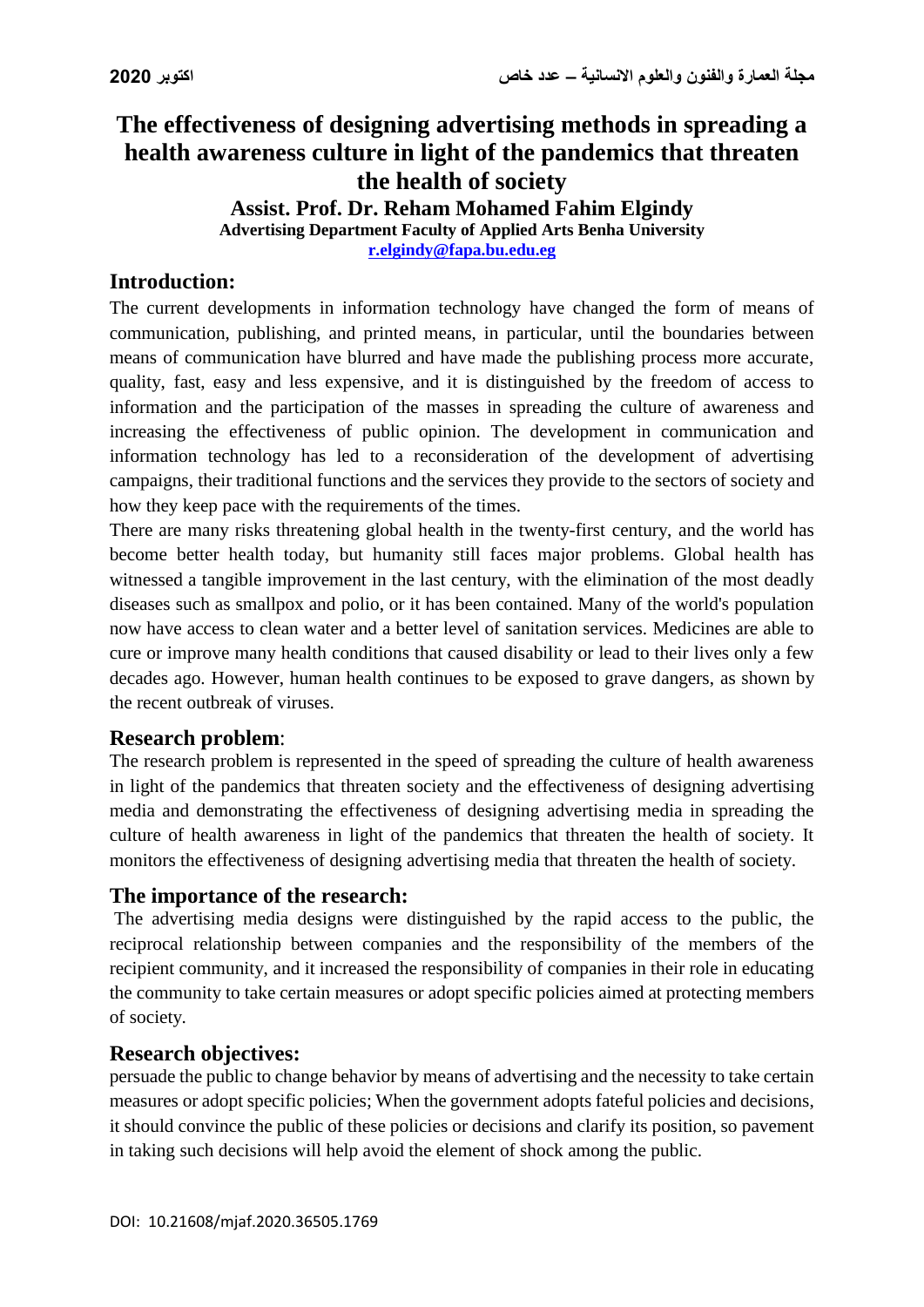### **Research hypotheses:**

The research assumes that the advertising media has an important and effective role in spreading the culture of health awareness.

### **Research methodology:**

It follows the descriptive and analytical research on the role of the effectiveness of advertising media design in light of the pandemics that threaten the health of society.

A wave of awareness campaigns swept all countries of the world, urging citizens to stay at their homes in order to preserve their safety and those around them, as a precaution against the Corona virus that has spread in most parts of the world, and the World Health Organization has classified the spread of the Corona virus as a global epidemic, and the President of the Health Organization, Tedros Adhanom Ghebreyesus, said The number of cases outside China has increased 13 times over the past two weeks (March 11, 2020), and he called on governments to change the course of the disease by taking urgent and resolute measures, noting that a number of countries have shown that the virus can be suppressed and controlled.

The World Health Organization announced on the eleventh of March 2020 that the Corona virus could be classified as a pandemic

It may become a pandemic, warning of an outbreak of the disease, and the announcement by the Health Organization of the difference between an epidemic and a pandemic and an outbreak of the disease, and an outbreak is a sudden increase in the number of disease cases, and an outbreak of the disease may occur in a community or geographical area,

#### T**ypes of advertising means for security awareness in the face of crises:**

Types of awareness raising in the face of crises:

Source: Diagnosis - Planning - Implementation - Creating Media and Advertising Plans, the media attract public opinion, and it is noted that the means of space devoted to crises are used. They become responsible for providing information, explaining events and building social harmony, and alleviating tension and anxiety in natural crises. A state of follow-up and anticipation, and he is in dire need of guidance, and in those natural conditions it is the most appropriate and easiest to transmit information and instructions, your rank, his workshop, his workshop, his workshop, his workshop and his rank Warning signs in the home in all ways from the available road signs in the letter warning. Growth trend towards other economic growth. And the Saudi mbc network again to announce the feeling of wanting to appear simultaneously to appear in the slogan in the logo to instill the idea of social distancing and fondi. The spread of the new Corona virus.

And according to the same advertising thought, many international companies changed the design of their logo to educate citizens against the Corona virus, as McDonald's separated the letter "m" to divide into two parts, and on the same approach the Olympic Games changed its famous logo, which consists of five circles connected to each other. Each circle on its own, and in the same range, the MasterCard company whose logo consists of two circles connected to each other, one in orange and the other in red, in the new design separating each circle on its own, as well as the logo of Microsoft's operating system and laptop Windows has been changed from a large square and inside it Four little squares, into four little squares separated from each other and the Google search platform has changed shape to appear apart to spread awareness about Covid-19 to guide prevention advice "Stay home, save lives."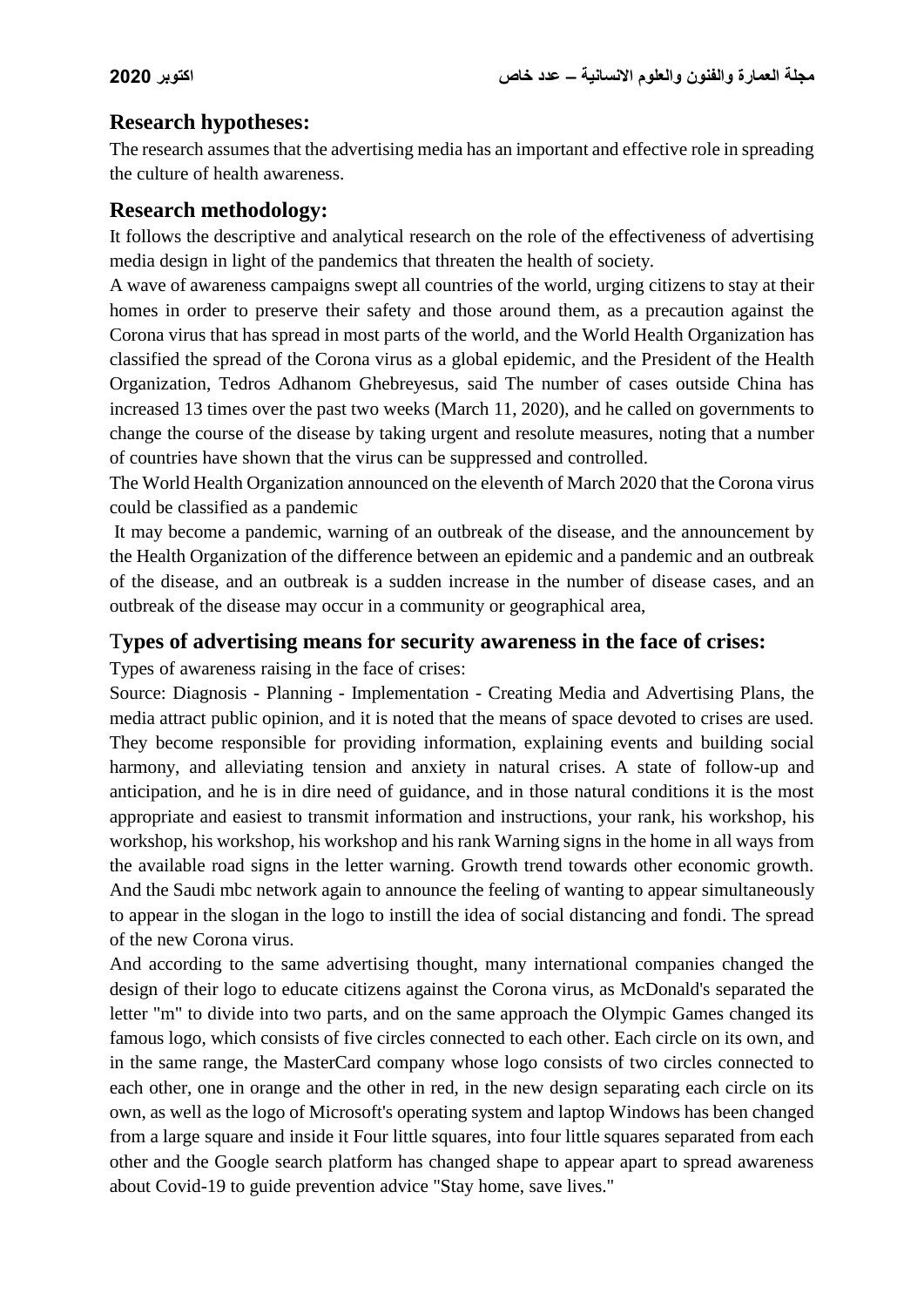The countries of the world imposed a ban to prevent the public from gathering and mixing in parallel with the advertising awareness means all over the world, even if students communicate with their universities and schools on digital platforms and the working routine of the consumer and the advertiser has changed and has become in electronic form due to the efforts of governments in implementing precautionary measures, and some may differentiate between (the security event) And (the security crisis), the first means that it is the first step that leads to a security crisis in most cases, as it is every event, action or matter whose planning or implementation leads to a threat to the general security of society and thus requires the necessity to confront it, as for the security crisis in that situation that worsens In it the security event, and its component actions escalate to the level of crisis in which matters are intertwined, and the situation is complicated to the extent that it calls for the necessity of the efforts of many security and non-security agencies to be able to confront it with wisdom and experience, as happened during the ban period due to the covid 19 pandemic that threatened the health of Citizens in Egypt, and the ability to contain the resulting damages and prevent them from worsening, with the hope of reaching the desired goal, which is represented by the least amount of losses in the most severe For possible effort and cost.

As for the means of advertising, they must take into account the spread of confidence in the souls of citizens from the danger of rumors and gatherings, and guide them and direct the public to what they should do when they face an imminent danger or injury to a community member, and seek to reassure the public, and invite them to participate in rescue efforts or support efforts to face crises and disasters. And even after the end of the crisis or disaster, the media can discuss, evaluate and analyze what happened, to reveal the pros and cons and identify lessons learned.

This can only be achieved by publishing an appropriate advertisement that guarantees knowledge of it for all types of public, where the general deterrence element is achieved. The media also aims to convey the facts that are required to be published with more accuracy, diligence and objectivity to the citizens, and some believe that the security media is "the honest publication of the security facts and constants, opinions and trends related to them, aimed at spreading feelings of peace and tranquility in the hearts of the public by enlightening them with knowledge and security science, and consolidating their conviction. With the dimensions of their security responsibilities.

The term security media is a newly established term that denotes the internal security of the state and society more than others (such as economic security, environmental security, and food security), and contributes to the service of community security and stability, based on the intellectual and cultural stock of the nation.

# **he importance of advertising campaigns in facing crises and pandemics that threaten society:**

The role of advertising media in facing health crises:

Egypt implemented a media and advertising campaign, which gradually escalated through various means to raise awareness of the necessary prevention methods to confront the Corona virus. The hashtag (# Protect Yourself\_ Protect Your Homeland) dominated the screens of the various Egyptian channels, and this was the official slogan of the campaign launched by the Egyptian government, linking the activation of self-prevention methods and ensuring the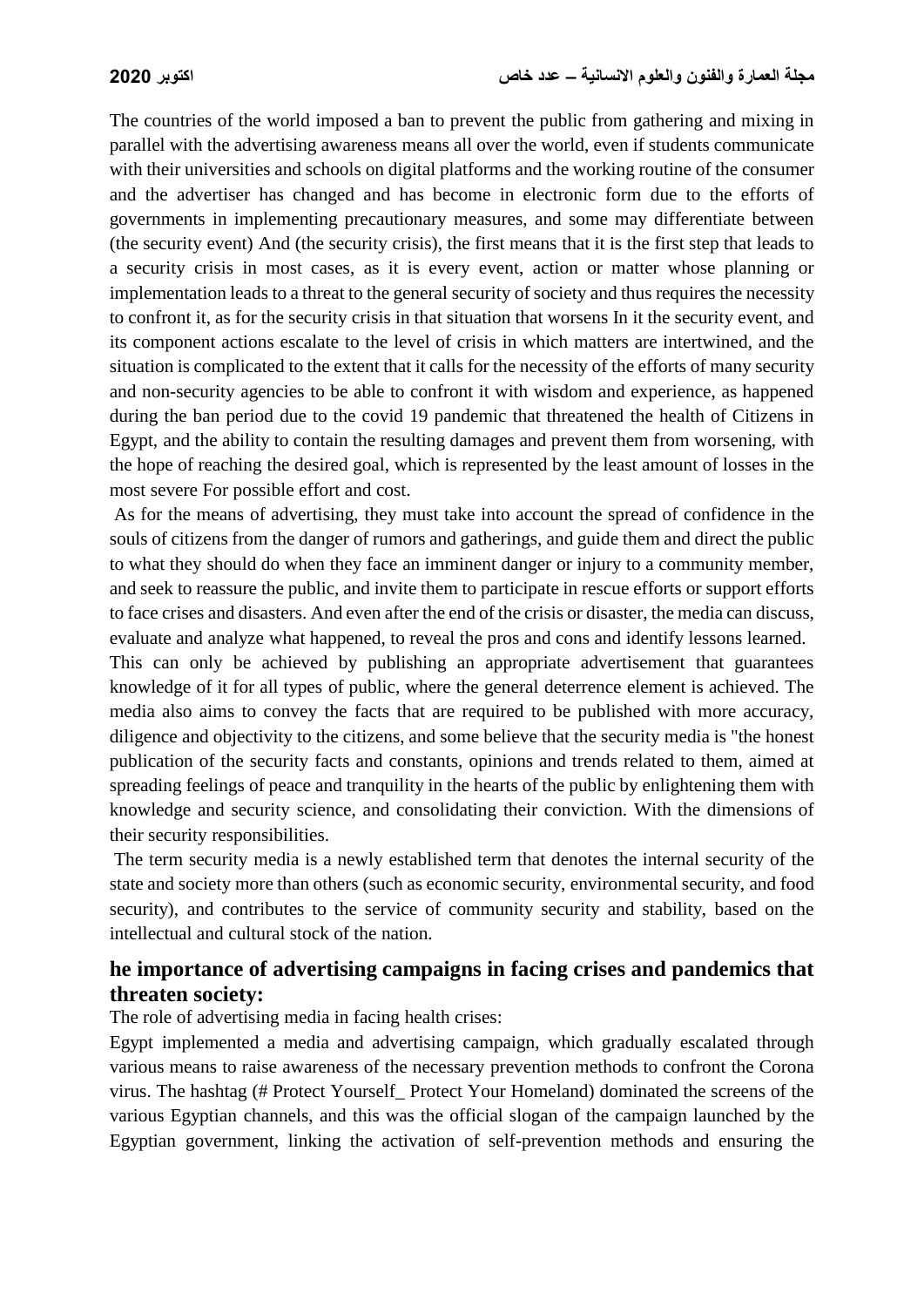stability of the country, and was accompanied by advertising spots to raise awareness on television.

The "Egyptian Ministry of Health" used various platforms such as "Facebook, Twitter and Instagram," to raise awareness. However, its activities were the official documented page on Facebook, with an estimated 40 million Egyptians using it, through which it broadcasted short videos and attractive pictures related to the design content. Its advertising media with disinfection and sterilization materials, as well as combating rumors related to disease outbreaks, including, for example, that pets help transmit the virus, which was denied by the Ministry of Health's decisions based on the "lack of data" confirming those allegations, as well as responding by designing advertising media to false information Regarding sterilization tools or guidance for proper tools.

It was remarkable in the Egyptian campaign for advertising media that all awareness leaflets included the shortened phone number assigned by the «Health» to receive calls from citizens suspected of being infected or any of their relatives, to provide support and medically direct or reassure the caller about symptoms similar to influenza and related to the role of strong immunity in resistance «New Corona».

The matter was not without the participation of Egyptian artists and singers in advertising media, and they became involved in advertising campaigns in turn, and this participation is positive to reach all members of society. Example (Figure 7) for Vodafone Ramadan 2020 announcement # our honor\_millions, as well as advertising posts to urge citizens to take precautions such as (Stay home) .

### **Results:**

1. Advertising media of all kinds have an effective role in spreading a culture of health awareness in light of the Covid-19 pandemic.

2. The effectiveness of designing advertising media related to the problems or elements that predict the occurrence of the crisis.

3. Developing a communication strategy in facing pandemics for the society.

4. Educating the public and following-up on methods of facing the crisis, its repercussions, and the roles and functions required of it to contribute to containing the effects of the crisis.

5. The role of awareness posters in maintaining the safety of individuals.

# **Recommendations:**

1. Direct contact between the community and its leadership with advertising media channels and their ease of understanding.

2. Continuous development of advertising methods in planning to prevent crises in society.

3. Social participation of advertising companies has a positive impact on society.

# **References:**

.) [https://www.who.int/bulletin/volumes/87/9/09-070565/ar/:](https://www.who.int/bulletin/volumes/87/9/09-070565/ar/)العالمية الصحة منظمة مجلة)-1 -Megalet Monazamet Elsaha Elaalmea.

-Elgbawe،ibrahem fawaz.(elealam we elray elaam athna elazamat)dar tlasem lldrasat wa eltargma wa elnasher sant2010 sad 25-27

-Habboub, Halima, "The Role of TV Media Campaigns in Health Awareness" Department: Humanities, College of Humanities and Social Sciences, Al-Arabi Bin Mahidi University - Umm Al-Bawaki - MA 2015